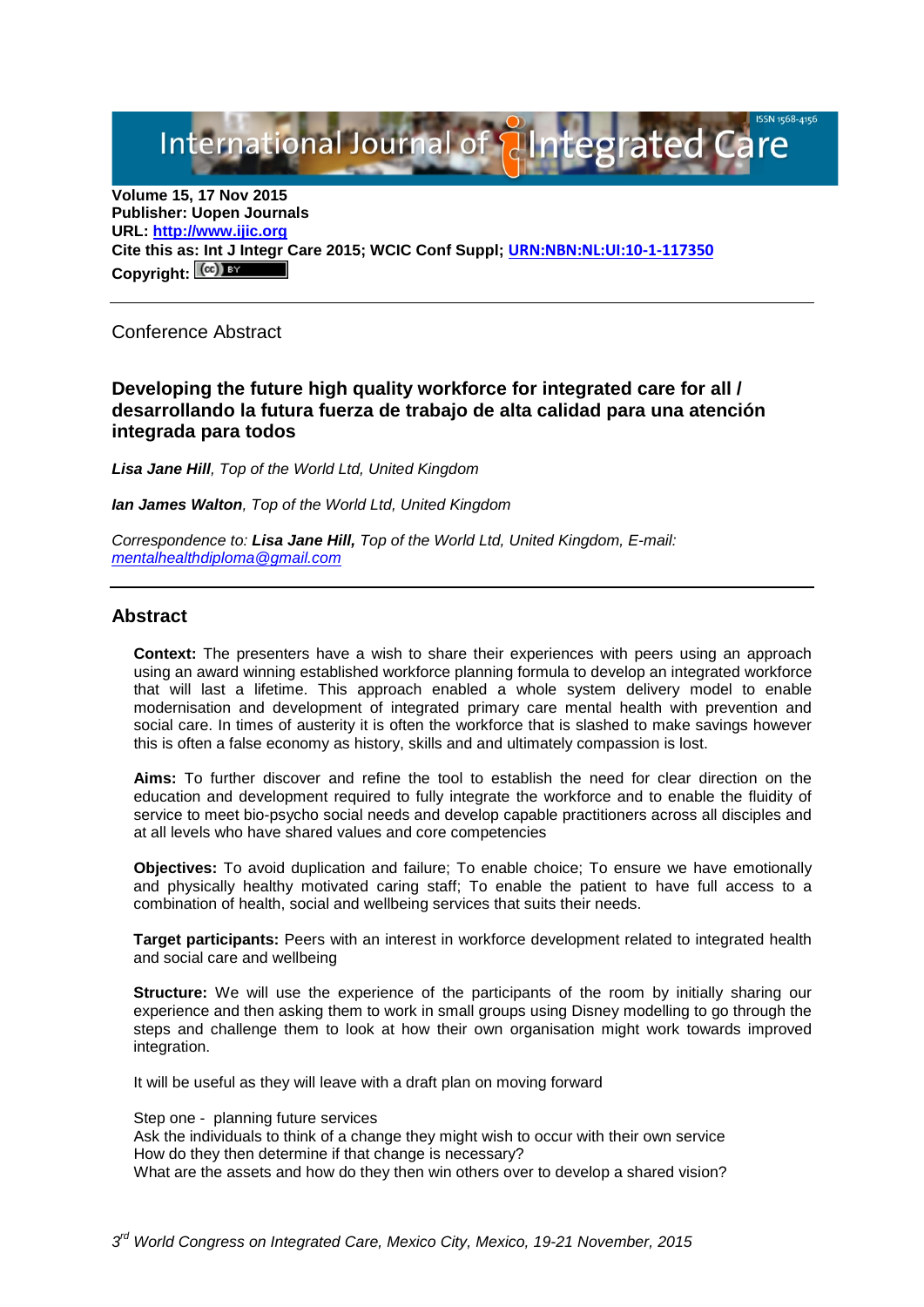Step two - analysing the workforce Who is currently in post and what is their role? What basic information do you need to collate to understand the workforce?

Step three - developing workforce database and tools What would be the information needed? How would you measure change and how will this be collected and collated to ensure quality outcomes?

Step four - assessing the future workload What skills do you need in the future? What is your need and asset assessment showing you? What are the trends?

Step five - recruitment and selection How will you ensure you have the right people, with the right skills located in the right place?

Step six - labour market How do you future proof your workforce and integrate with local institutions and businesses?

Step seven - education supply How do you ensure you have a workforce fit for purpose for the future?

Step eight - addressing the gaps/issues We give an example of how integrated care can achieve this - how would you?

## **Conference abstract Spanish**

**Contexto:** Los expositores tienen un deseo de compartir sus experiencias con sus compañeros utilizando un enfoque utilizando una formula galardonada de planificación de la plantilla establecida para desarrollar una fuerza de trabajo integrada que durará toda la vida. Este enfoque permitió un modelo de entrega de todo el sistema para permitir la modernización y el desarrollo de la salud mental integrada de atención primaria con la prevención y la atención social. En tiempos de austeridad es a menudo que la fuerza de trabajo que se redujo deja de ahorrar, sin embargo, esto es a menudo una falsa economía, historia, habilidades y en última instancia se pierde la compasión.

**Propositos:** Para descubrir y perfeccionar la herramienta para establecer la necesidad de una dirección clara en la educación y el desarrollo necesario para integrar plenamente la fuerza de trabajo y permitir la fluidez del servicio para satisfacer las necesidades sociales bio-psico y desarrollar profesionales capaces en todos los discípulos y en todos los niveles que han compartido valores y competencias básicas

**Objetivos:** Para evitar la duplicación y el fracaso; Para habilitar la elección; Para asegurar que tenemos personal motivado, emocional y atento, físicamente sano; Para permitir que el paciente tenga acceso completo a una combinación de la salud, servicios sociales y de bienestar que se adapte a sus necesidades.

**Destinado a:** Los compañeros que tengan interés en el desarrollo del personal relacionado con la salud integral y la atención social y el bienestar

**Estructura:** Se utilizará la experiencia de los participantes de la habitación compartiendo inicialmente nuestra experiencia y luego pedirles que trabajen en grupos pequeños utilizando el modelado de Disney de pasar por los pasos y desafiarlos a buscar la forma de su propia organización podría trabajar hacia una mejor integración .

Será de gran utilidad, ya que se irán con un proyecto de plan para avanzar

Primer paso - la planificación de futuros servicios